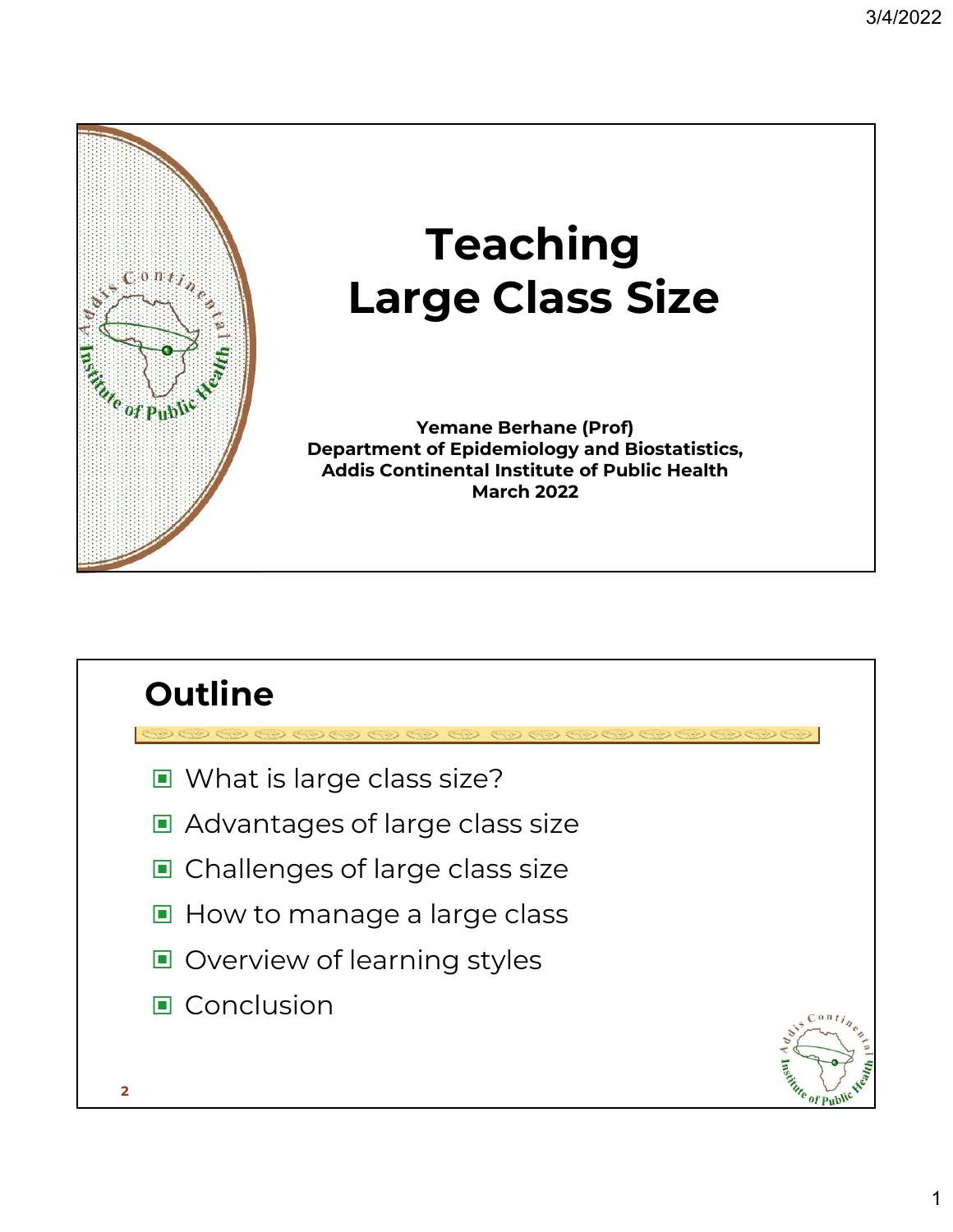

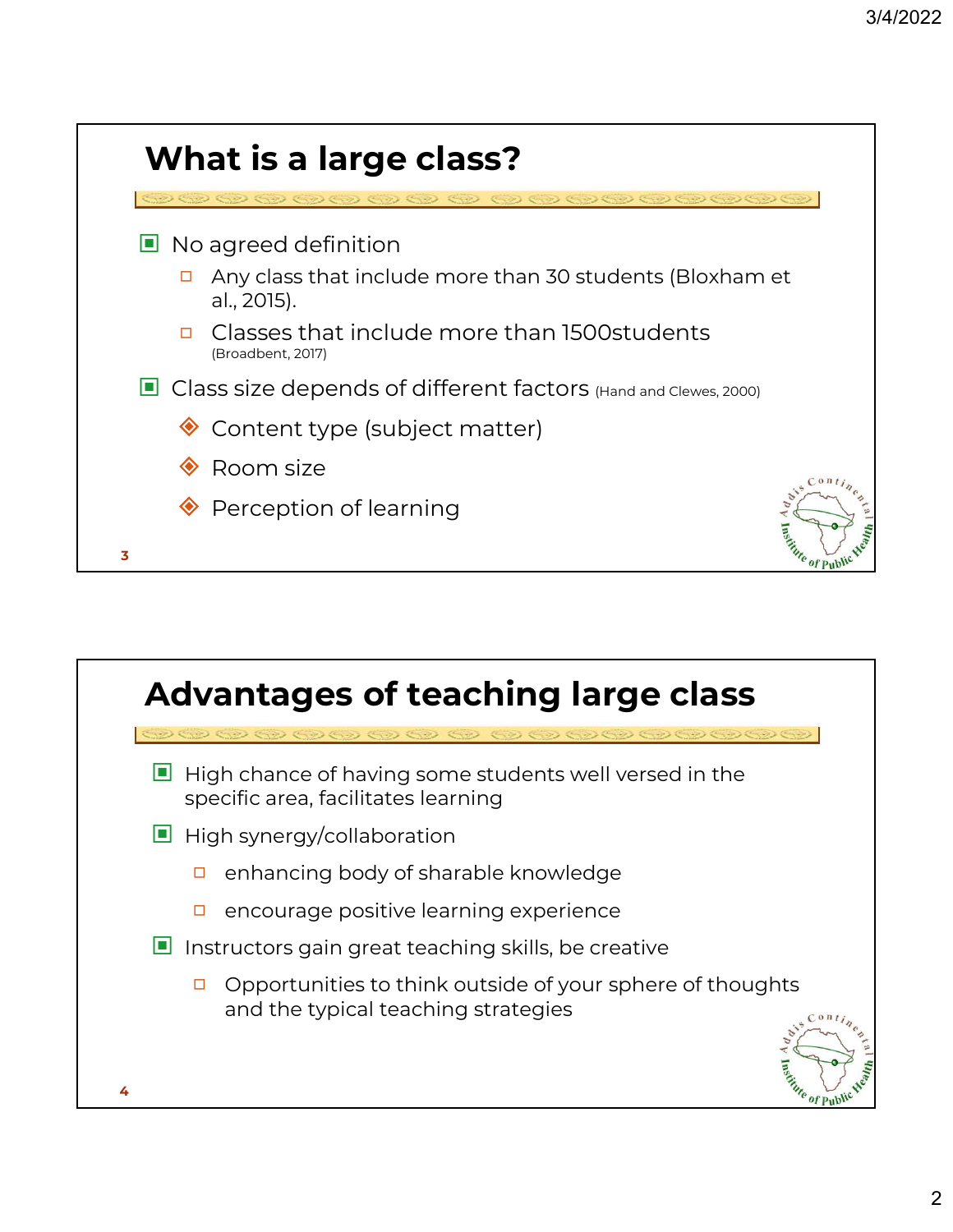

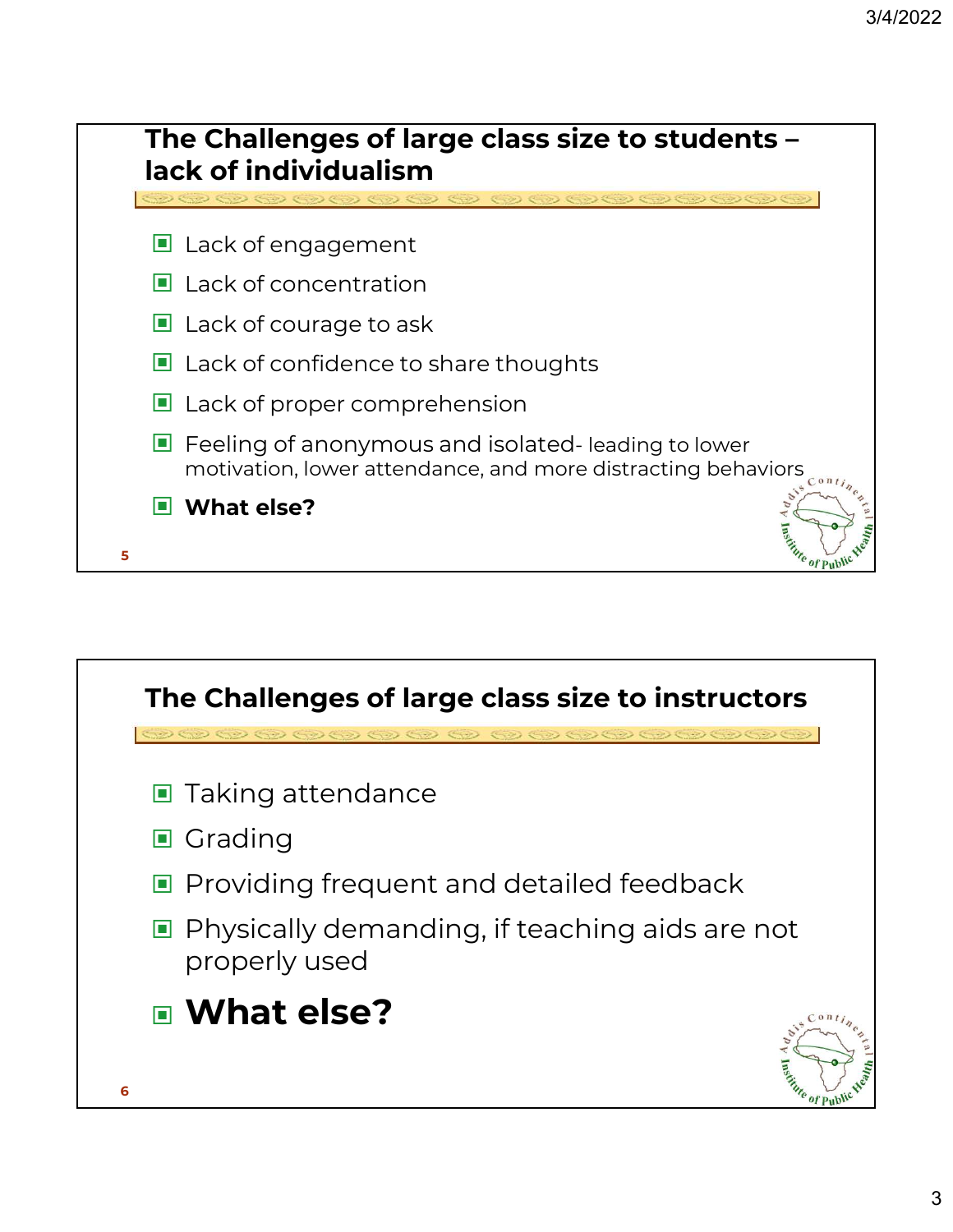

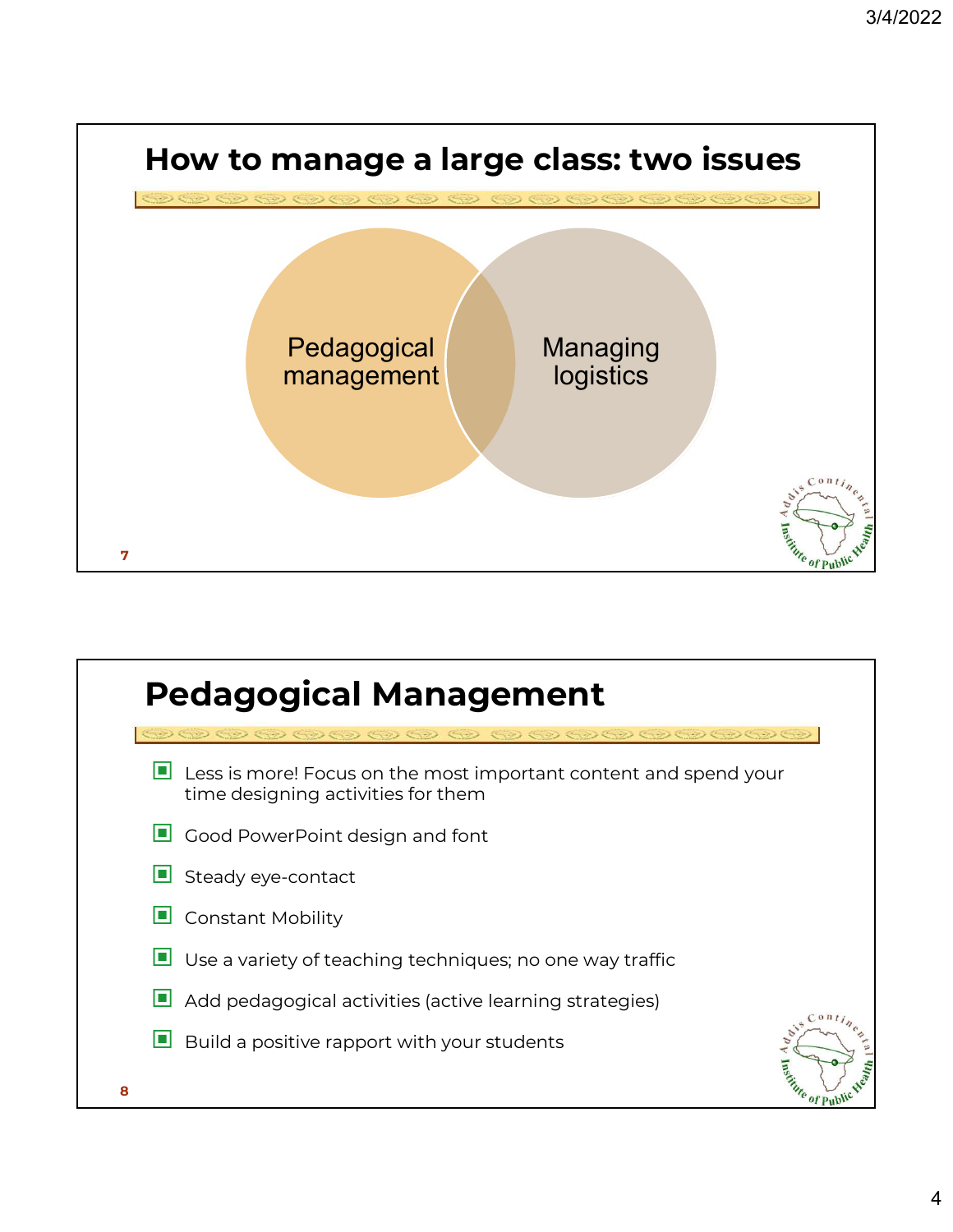

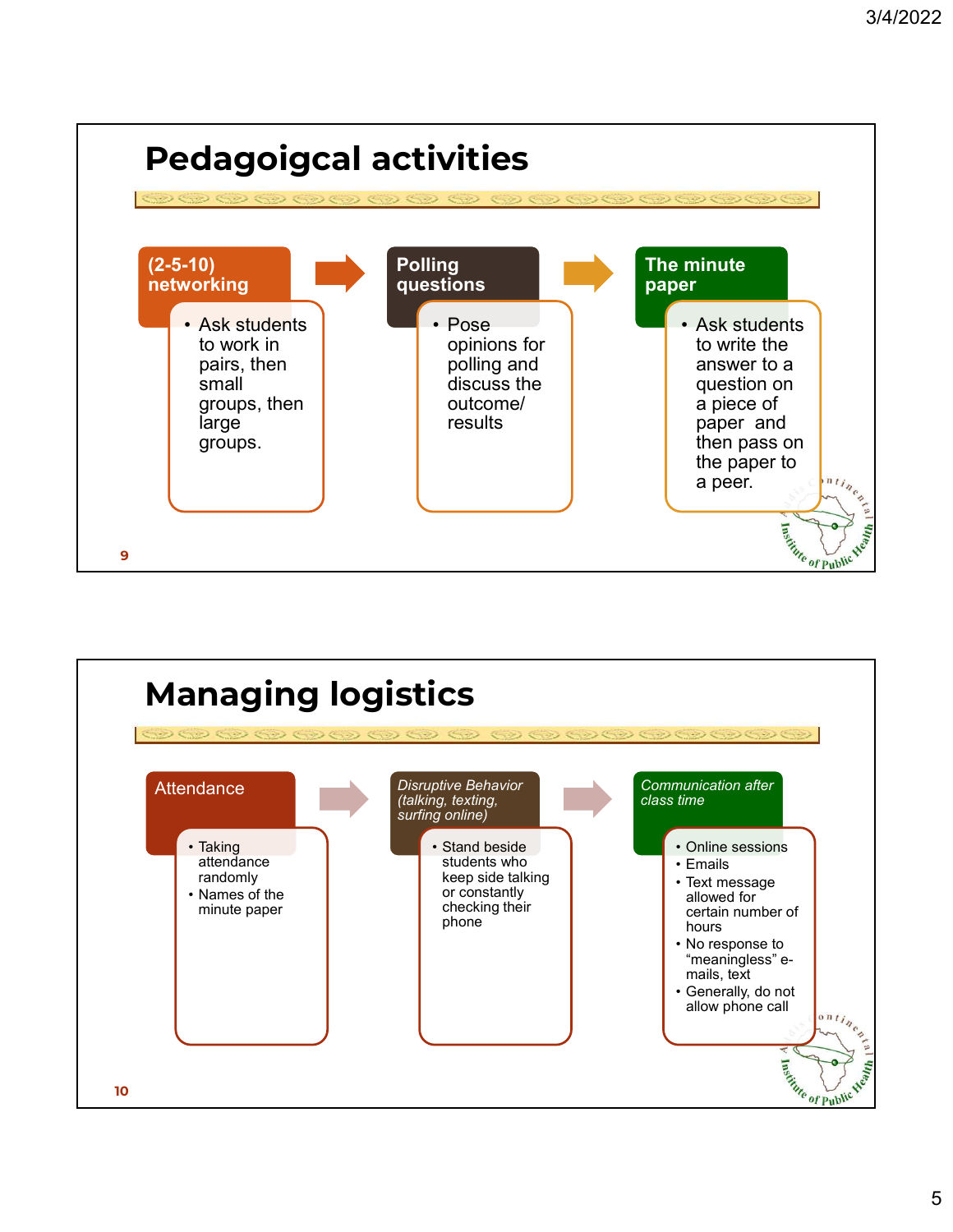|    | <b>Build a positive rapport with your students</b><br>$\mathcal{D}$ ( $\mathcal{D}$ ) (                                     |
|----|-----------------------------------------------------------------------------------------------------------------------------|
| ш  | Introduce yourself, your exeperience!                                                                                       |
|    | $\blacksquare$ Establish ground rules and expectations from the beginning.                                                  |
|    | $\blacksquare$ Use your time fully-dismissing early and/or day off can send<br>the message that class time is not valuable. |
|    | $\Box$ Learn (and use) students names-can help personalize your<br>interactions with students.                              |
| ▁  | Be approachable/accessible: Arriving early and staying a few<br>minutes after class to answer students question.            |
|    | $0 \pi t$<br>$\Box$ Be mindful of students 'other lives'.                                                                   |
| 11 |                                                                                                                             |